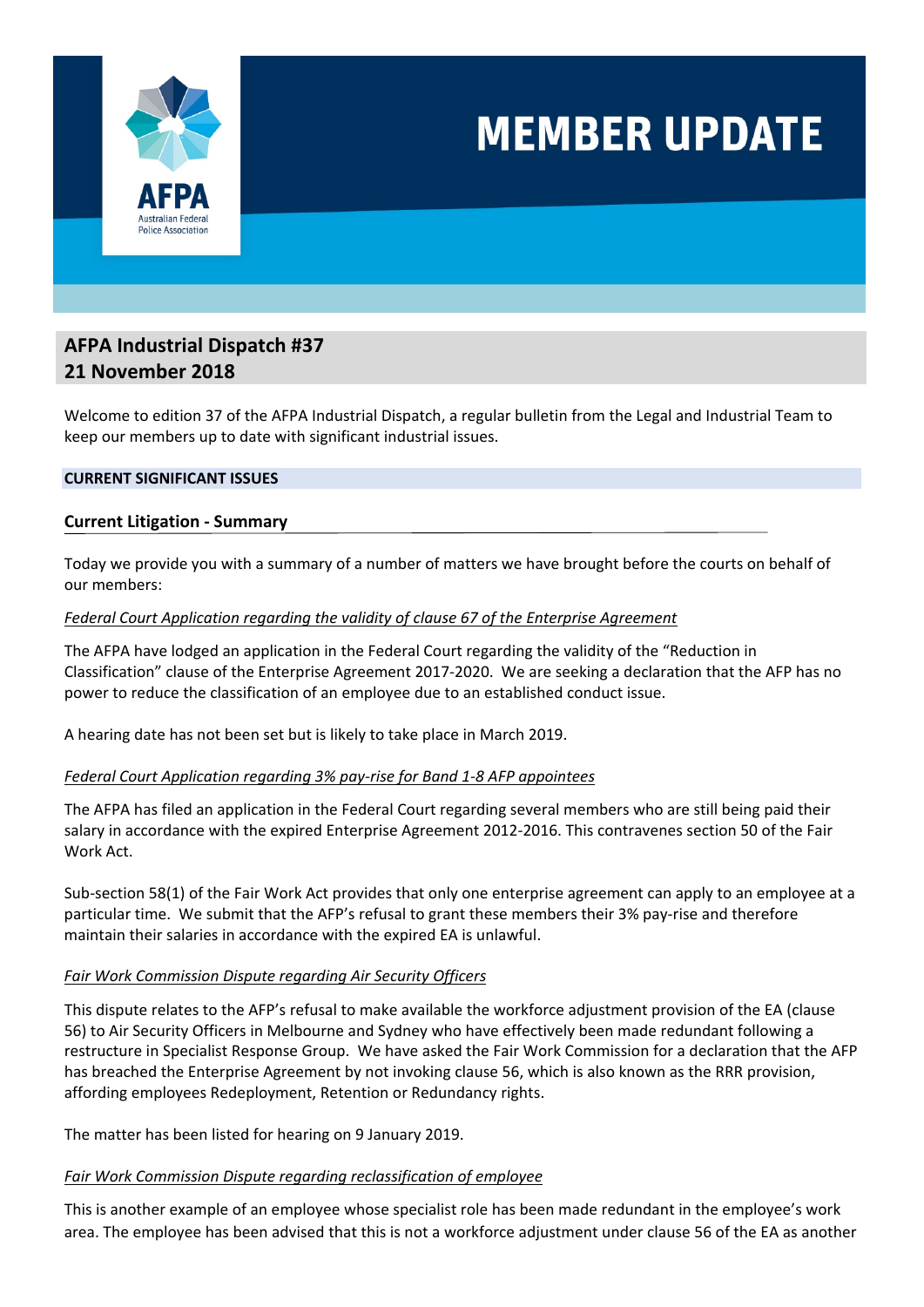(at level) vacant position, not in their specialist area, has been offered. It was suggested to the employee that if they do not want this position, they should leave the AFP. This approach by the AFP takes away the employee's rights under the workforce adjustment provisions and removes any choice the employee may have regarding their future in the AFP.

We have made an application in the Fair Work Commission for resolution of this dispute.

### *Fair Work Commission Dispute regarding ASO Allowance being paid to Discreet Operations*

The AFPA has made an application to the Fair Work Commission for dispute resolution seeking that the ASO allowance is paid to Discreet Operations members, consistent with clause 35(3)(a) of the Enterprise Agreement and backdated to the commencement of the EA.

It is not clear why the AFP has elected to not pay this allowance since the commencement of the new EA in May 2018 and this lack of clarity and communication has caused the AFPA to seek resolution through the Commission.

### *Federal Court Application regarding statement of reasons for a decision*

The AFPA is preparing to file in the Federal Court to compel the AFP to provide a statement of reasons (under section 13 of the *Administrative Decisions (Judicial Review) Act 1977*) for a decision by Professional Standards to establish a conduct issue against a member.

The AFP has denied our request for a section 13 statement of reasons on the basis that the decision to establish a conduct issue is not a decision to which the ADJR Act applies as it is not a standalone decision, but part of a decision‐making process that leads to an outcome decision.

### *Unfair Dismissal Application in Fair Work Commission*

The AFPA has lodged an unfair dismissal application with the Fair Work Commission on behalf of a member whose employment was terminated earlier this year. Our case relies on the basis that there were no valid reasons for termination; the evidence relied upon by the AFP does not support the establishing the conduct issues; and subsequent evidence provided by our member in defence of the conduct issues were not properly considered.

## *Federal Court Proceedings regarding Maternity Leave*

The AFPA has a matter before the Federal Court on behalf of a member relating to discrimination on the grounds of sex and pregnancy. The application relates to members who have taken maternity leave at half pay for over 16 weeks and have had their advancement delayed due to that period of time not being counted as 'service'.

A hearing date has been set for 19 March 2019.

## **Determination 1 of 2013 Leave Accrual Issue**

The AFPA recently requested International Operations (IO) for a further update to members affected by the leave accrual issue under Determination 1 between 1 December 2013 – 7 October 2015.

IO advise that they are currently awaiting approval from the AFP Executive and further updates will be provided as soon as there is something relevant to report.

We are confident the Project Team is working toward resolution as quickly as possible.

## **National Guideline on Uniform and Standard of Dress – Tattoo Exemptions**

The AFPA recently met with members of the AFP Ceremonial, Protocol & Recognition Team to discuss the criteria for exemption from the tattoo policy.